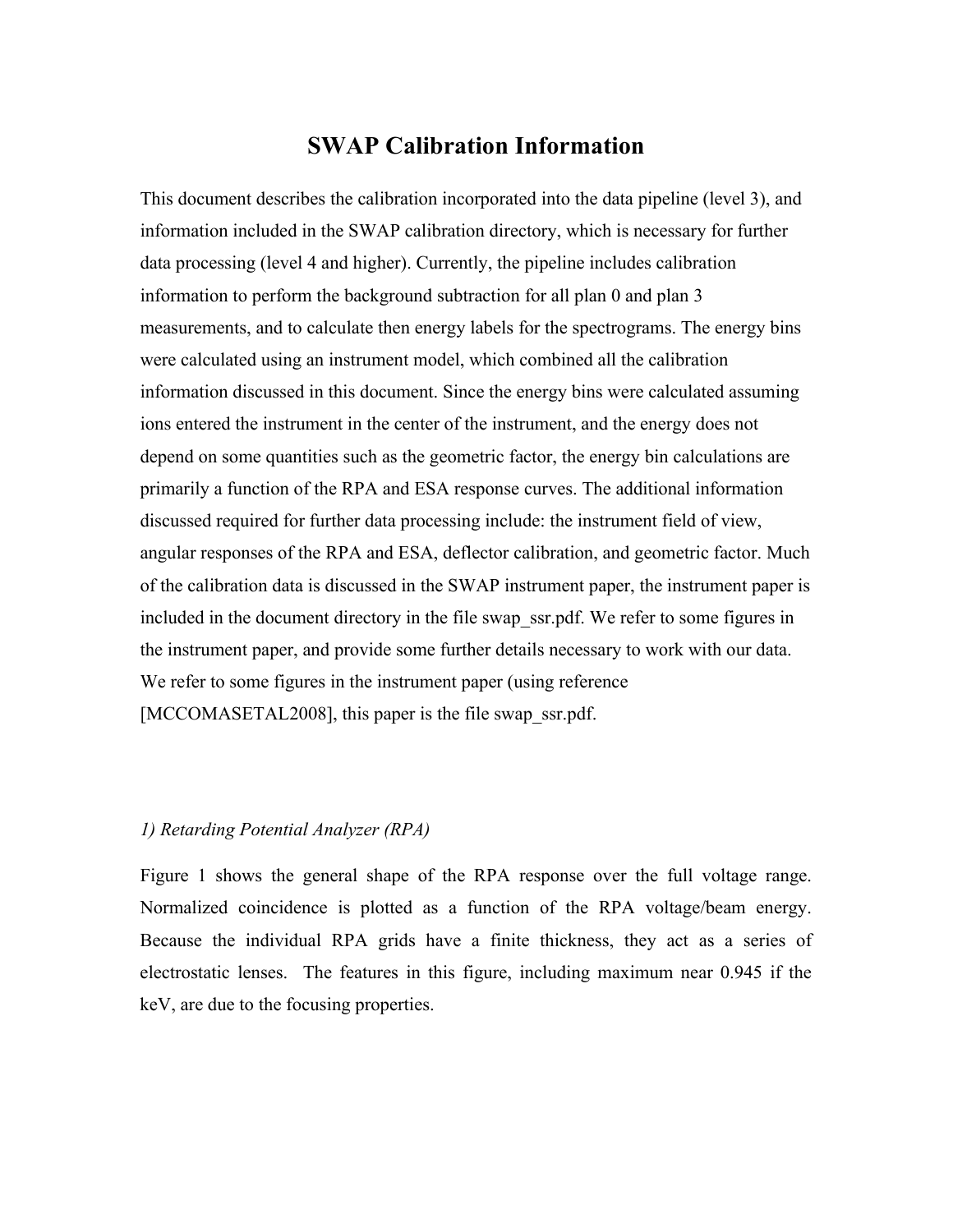

Figure 1. General shape of RPA response over full voltage range

#### *2) Deflector System (DFL)*

The nominal FOV of the SWAP instrument is  $276^{\circ}$  about the spacecraft roll axis by  $10^{\circ}$ in the plane normal to the roll axis. SWAP uses an electrostatic deflection (DFL) plate to increase the FOV out of plane by up to  $15^{\circ}$  in azimuth ( $\alpha$ ) (range is 0 to 15°). The required DFL voltage, normalized to the beam energy goes as

$$
\frac{V_{\text{deflector}}}{E_{\text{beam}}} = 0.0007\alpha^2 + 0.0209\alpha + 0.1009\tag{1}
$$

where  $\alpha$  is the angle from the plane.

For non-normal incident particles, the RPA response needs a calibration correction. For an ideal RPA, non-normal incident particles with  $E/q > (V_{RPA} / \cos^2 \alpha)$  would be passed. The unique focusing properties of the SWAP RPA lead to a more complicated response function. Figure 2 shows the normalized response of the RPA as a function of the azimuth angle. The RPA voltage is scaled by the incident beam energy. Protons with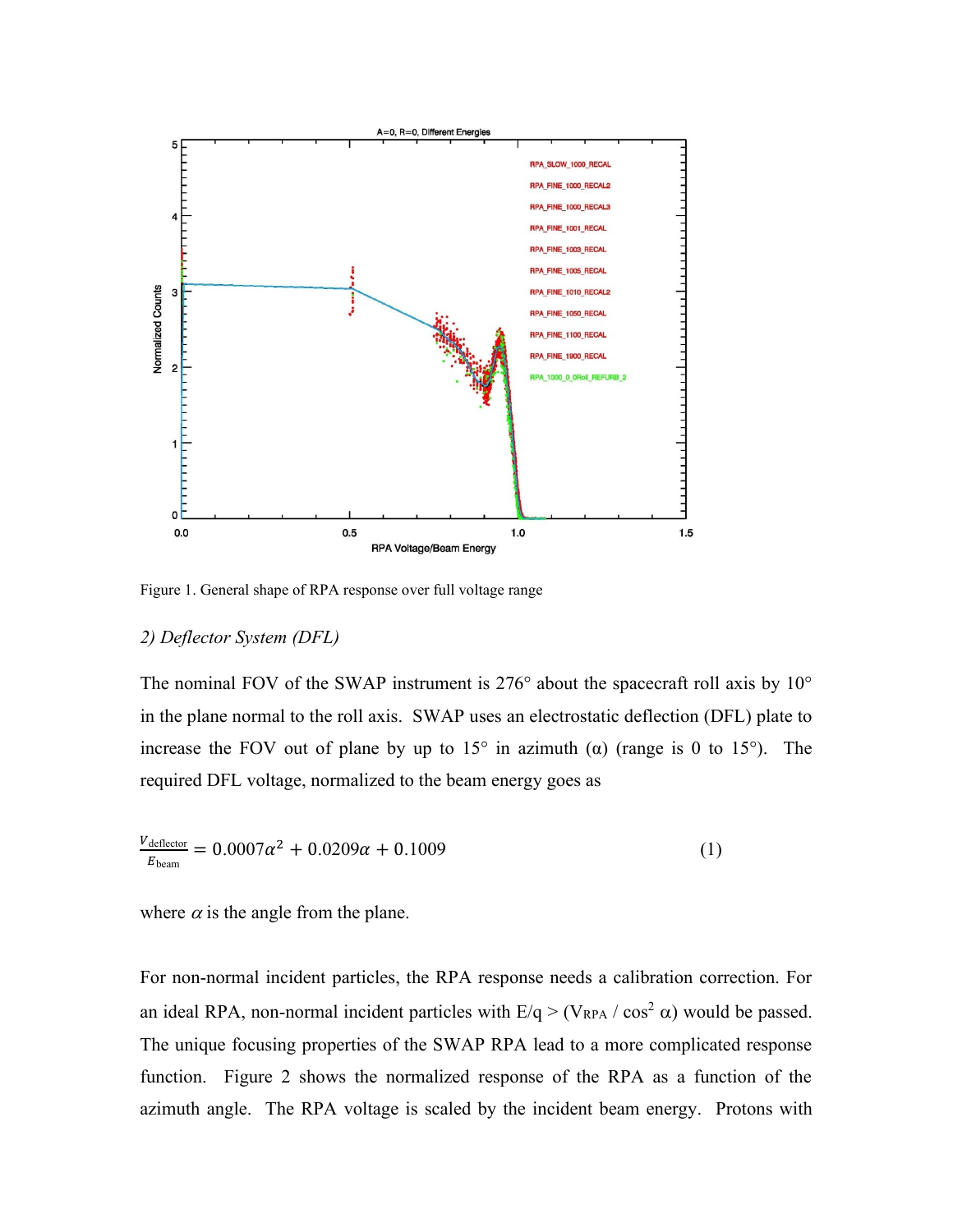energy of 1000, 1010, and 1900 eV are shown in red, green and blue, respectively. We set the DFL voltage according to Equation 1, leading to an empirically derived calibration function for SWAP:

$$
f = \cos^{2}(2\alpha), \qquad \alpha \le 4.0
$$
  
\n
$$
f = \cos^{2}(3.5\alpha - 20) - 0.03, \qquad 4.0 < \alpha \le 10
$$
  
\n
$$
f = \cos^{2}(5.5\alpha - 65) - 0.085, \qquad \alpha > 10
$$
\n(2)

For the SWAP RPA, non-normal incident particles with  $E/q > (V_{RPA} / f(\alpha))$  would be passed.



Figure 2. Normalized response of RPA as a function of azimuth angle

#### *3) Electrostatic Analyzer (ESA)*

Figure 3 shows an example of the energy-angle response of the ESA to a 1keV proton beam. The RPA and deflector system's voltages were at zero for the data shown here. For this ESA, the analyzer constant is 1.88, the energy resolution  $\Delta E/E$  is 8.5%, and the angular FOV, undeflected, is 10°.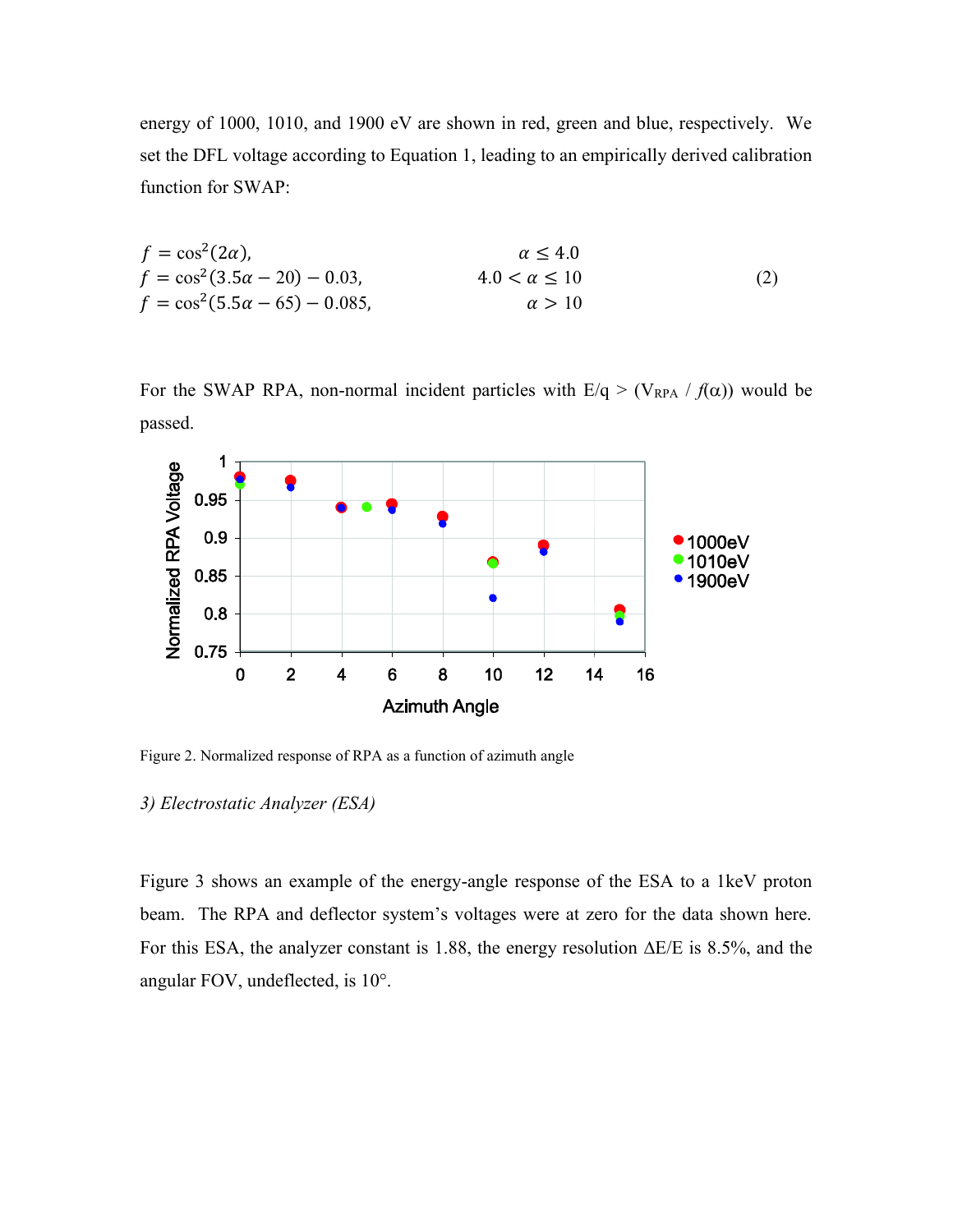

Figure 3. Example of calibration data

In addition to performing the coarse energy measurement, the ESA also blocks out UV light to the detectors. A Krypton line source, with emission at 123.6 nm and approximately the same intensity of the Sun at 1 AU, was used to test SWAP for light leaks. We used this worst-case test since SWAP operates further out in the heliosphere where the UV flux is lower by a factor of  $\mathbb{R}^2$ . For all angles tested with the UV source, the count rate never exceeded 1 Hz for either primary or secondary rates, and no coincidence events were observed. The ESA pass band is shown in Figure 4.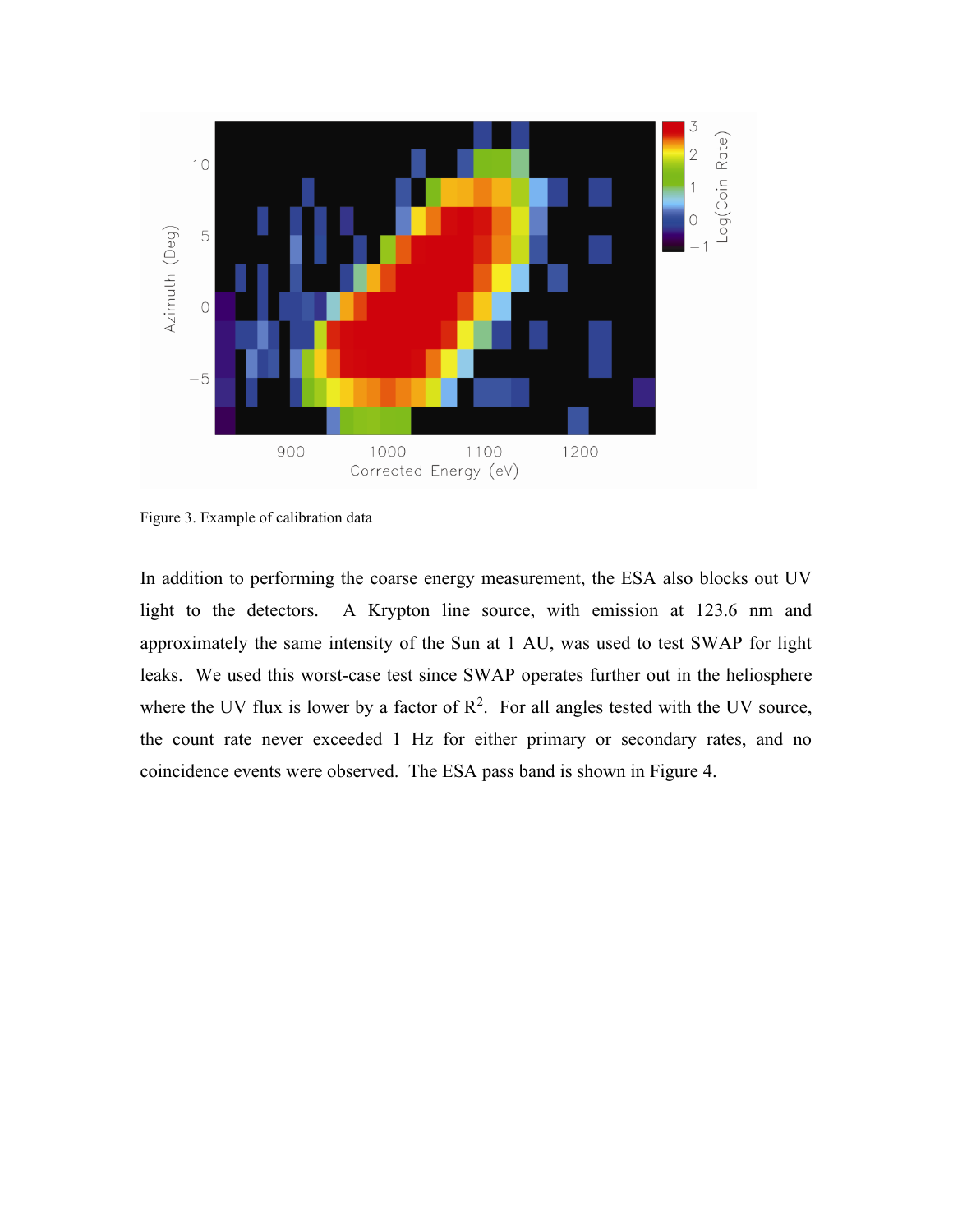

**Figure 4:** ESA Response function: Normalized counts versus ESA voltage normalized by the ESA voltage at the peak response.

The ESA width varies with azimuth angle. We fit many ESE response curves taken at different energies and azimuth angles, and found the full width at half max as a function of azimuth angle. We then normalized the widths by the ESA voltage (center of the ESA response) and averaged over many tests taken at different energies. Below we show these averages plotted as a function of azimuth angle (Figure 5), and we show the results in tabular form in Table 1.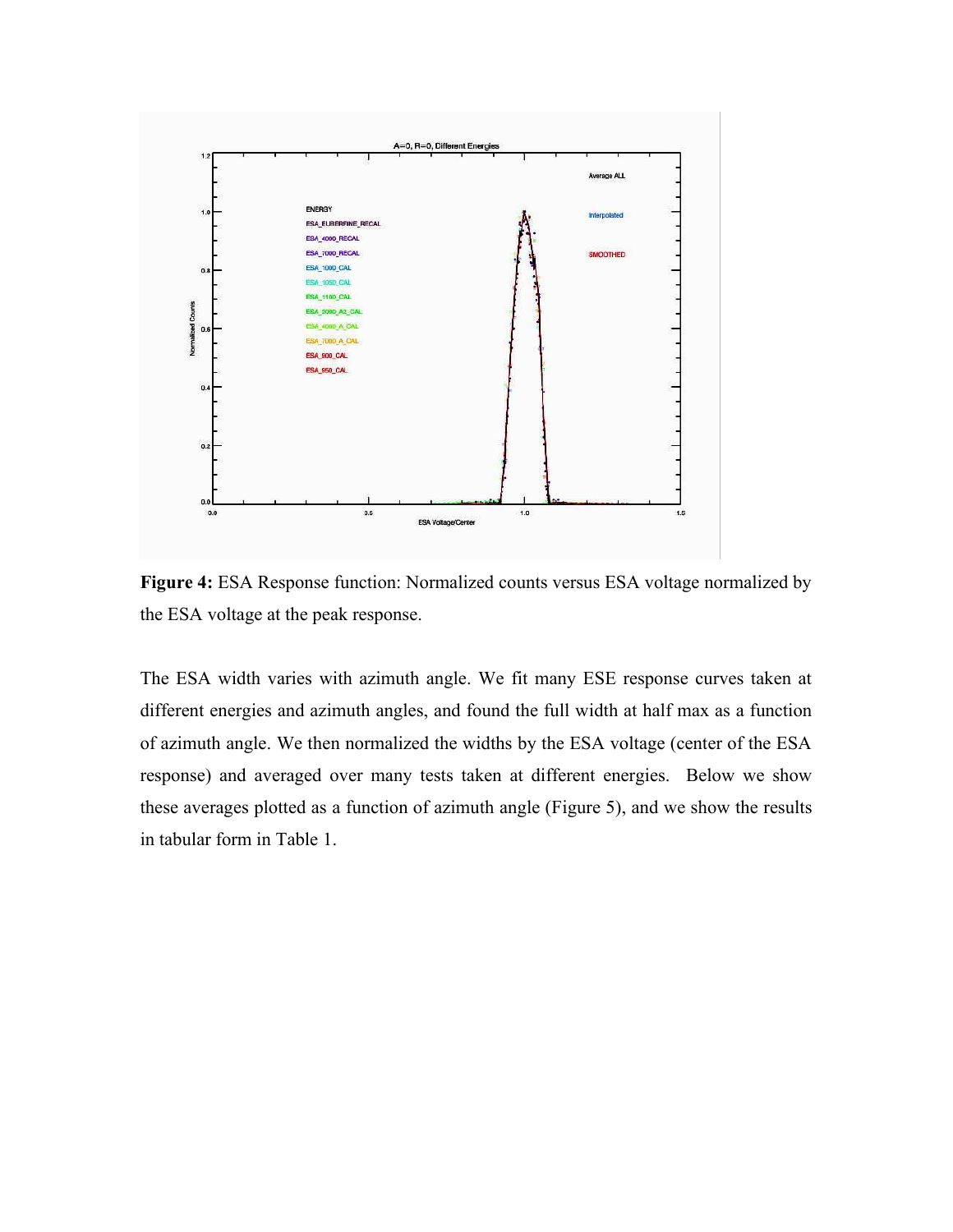

Figure 5: Ratio of the ESA response width normalized by the center of the ESA response as a function of azimuth angle.

**Table 1:** Normalized ESA width versus azimuth angle.

| $\Delta E/E$ | <b>Azimuth</b> |
|--------------|----------------|
| 0.0588       | -6             |
| 0.0970       | -4             |
| 0.1077       | $-2$           |
| 0.0995       | $\overline{0}$ |
| 0.0900       | $\overline{2}$ |
| 0.0833       | 4              |
| 0.0754       | 6              |
| 0.0556       | 8              |

We determine the k-factor, which is the ratio between the ESA voltage and the beam energy, by examining the ratio of the ESA voltage to the beam energy at different azimuth and roll angles (Figure 6). The k-factor was found to be a linear function of the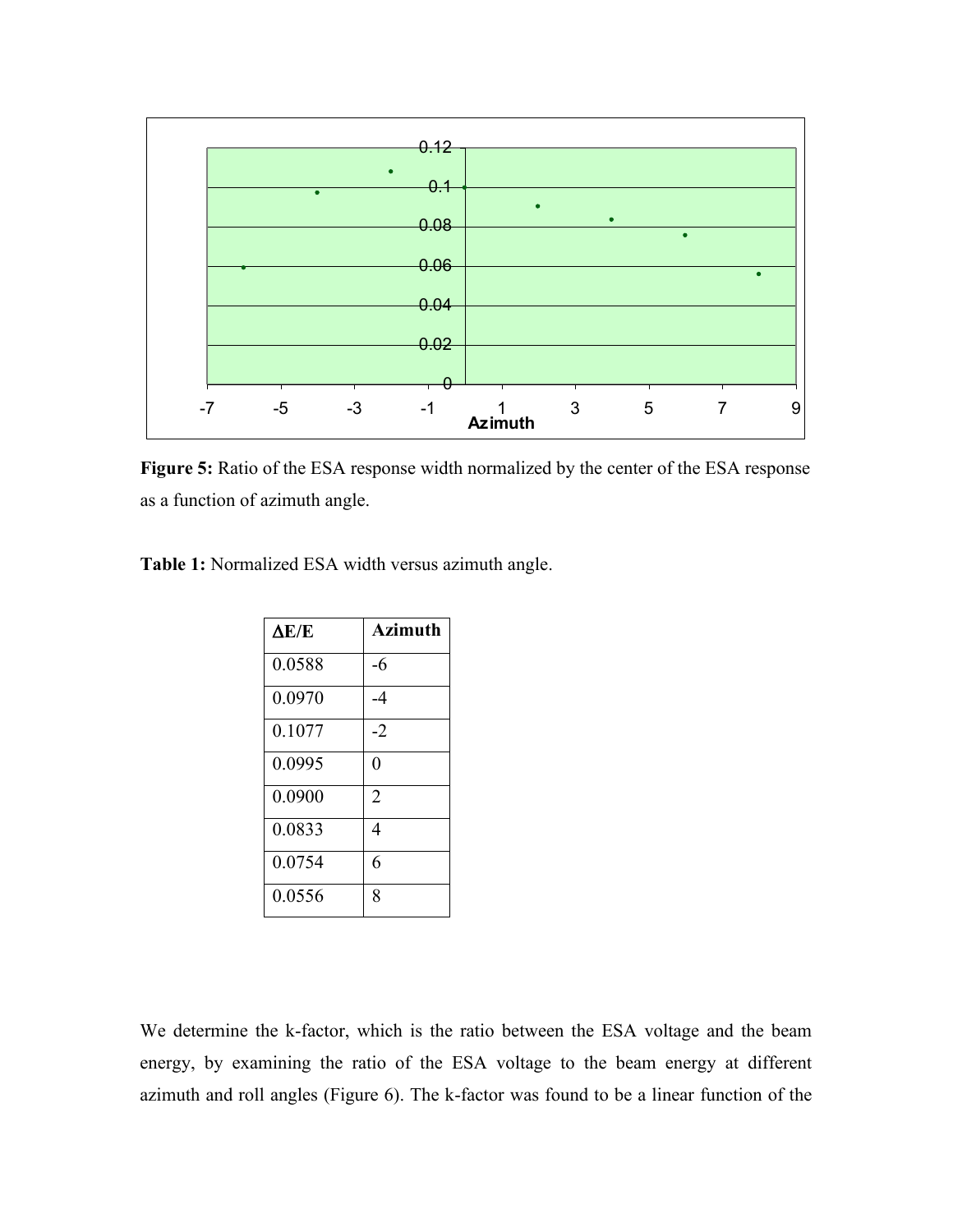azimuth angle  $(k=b+m\alpha$  where b are the intercepts and m are the slopes), but different linear responses are observed at different roll angles. Below is a table of slopes and intercepts a different roll angles.

| <b>Roll Angle</b> | m $(\alpha<0)$ | $b(\alpha<0)$ | $m(\alpha > 0)$ | $b(\alpha>0)$ |
|-------------------|----------------|---------------|-----------------|---------------|
| $-90$             | $-0.0010849$   | 0.538471      | $-0.00477399$   | 0.537755      |
|                   | 0.00036525     | 0.530168      | $-0.00489876$   | 0.527318      |
| 90                | $-0.000227406$ | 0.529935      | $-0.00491875$   | 0.528725      |

**Table 2: Table of Slope and intercept for Varying Roll Angles** 



**Figure 6:** The ratio of the ESA voltage to the beam energy at different azimuth and roll angles.

### 4) Energy Bin Calculations

The location of the energy bin peak response is calculated using the instrument model, which is based on many different functions and parameters determined in the calibration.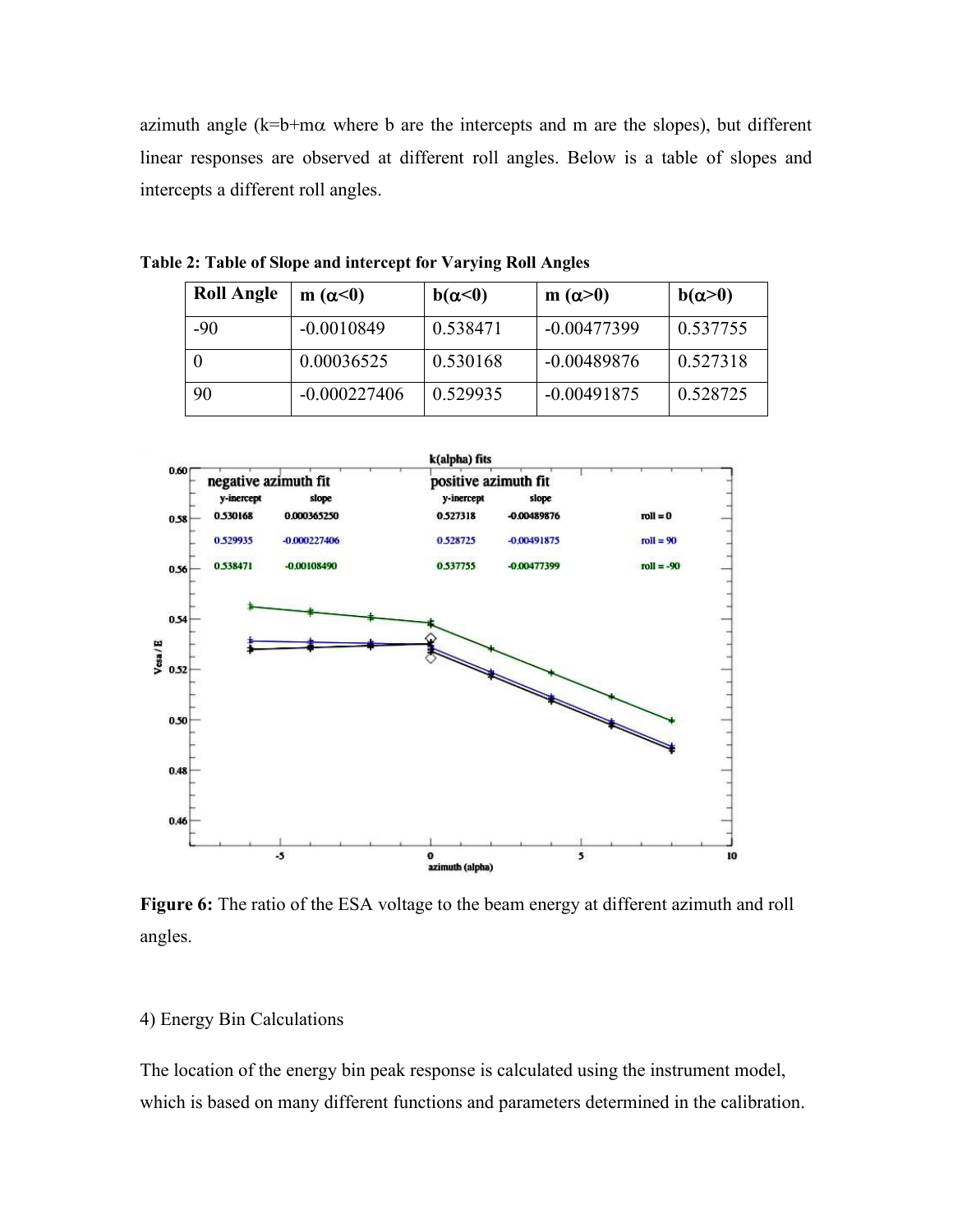The energy bin peak response depends on the voltage settings of the RPA, ESA, DFL and the angle the ion enter. For science observations in the Jupiter phase, the deflector voltage was zero except during the angle test. Since we do not know what angle the ions enter, we assume the ions enter the center of the instrument; this assumption limits the uncertainty in the location of the center of the ESA passband to about 10% for ions 7 Figure 5: Diagram defining the roll (φ) angle. The view is looking at the top of the instrument towards the spacecraft. entering anywhere in the 10° instrument Field-Of-View (see Figure 31 of [MCCOMASETAL2008]). We then use the RPA and ESA voltage setting to calculate the center of the combined response. We have the energy of the peak response for each RPA and ESA voltage setting in the onboard voltage tables. In the calibration directory we list the filenames of the precalculated energy bin centers and the time periods over which they are valid in the list energy files tab file. Each energy bin file (i.e., esa\_rpa\_v19\_energy\_binsf.csv, filename suffix extension is .tab in PDS data sets) lists the plan number, sweep, number, ESA DAC, RPA DAC, ESA voltage, RPA voltage, the crossing ratio (ratio of the RPA voltage to the ESA center energy), energy at the peak response, energy width (FWHM), minimum energy, and maximum energy. These energy tables are used to determine the energy in the spectrograms.

#### *5) Detectors*

Ions that pass through the sensor then pass through a thin carbon foil and are measured by the PCEM. Secondary electrons liberated from the carbon foil are attracted to the SCEM. Events that are measured by both the PCEM and SCEM within 100 nanoseconds time are recorded as coincidence (COIN) events.

We determined the operation voltage for PCEM and SCEM by sweeping the voltage while illuminating the instrument with a constant intensity 1 keV proton source. Figure 7 shows the response of the PCEM, SCEM, and the COIN rate as a function of voltage. For the data shown here, the voltage applied to the PCEM and SCEM were equal. From these tests, we selected a nominal operation voltage of 2100 V at start of mission, which is well out on the saturation part of the CEM gain curves. The high voltage power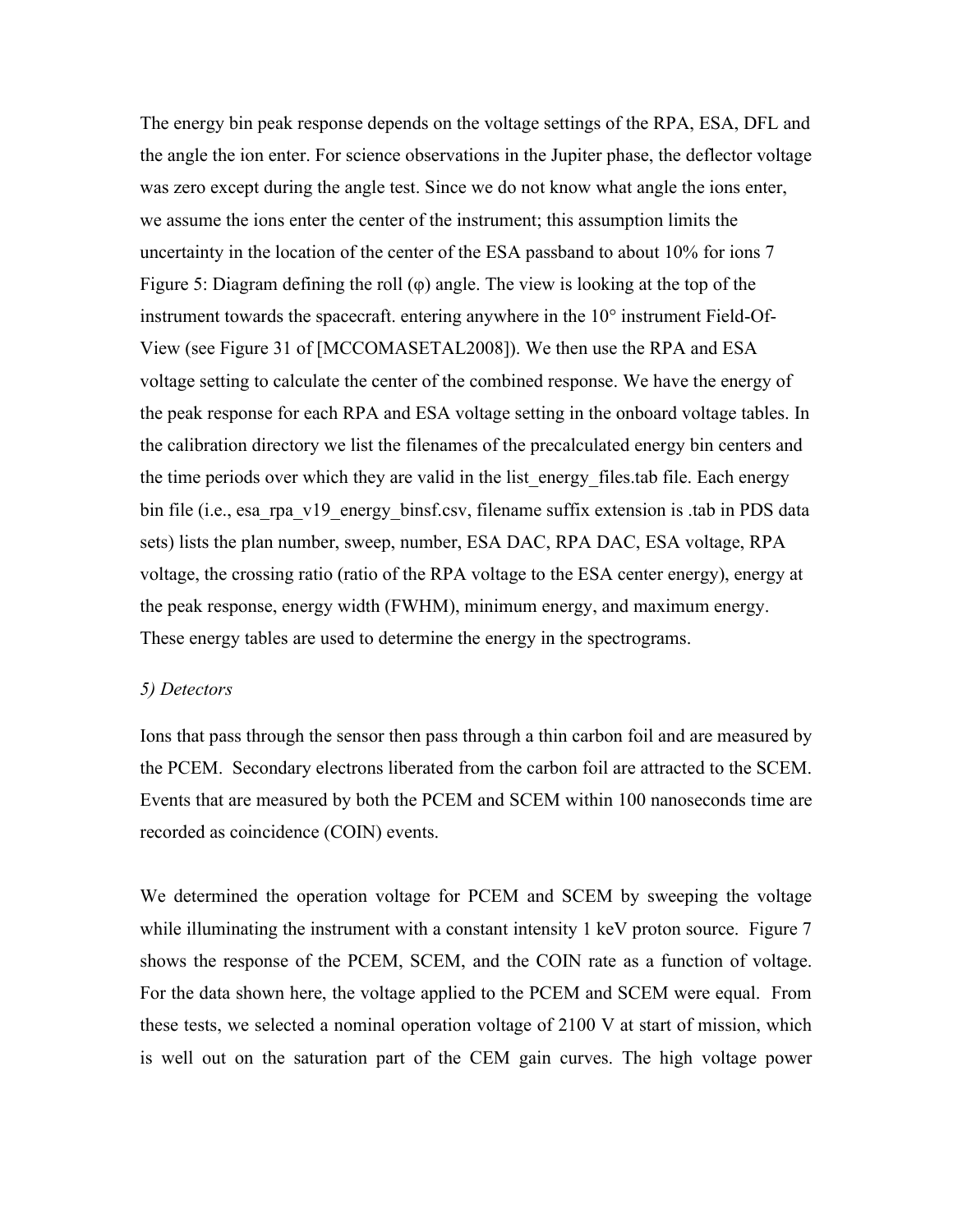supplies for the CEMs were designed to output up to 4.5 kV, allowing us to increase the voltage to the CEMs if their gain degrades over the mission lifetime.



Figure 7. PCEM, SCEM, and coincidence rate response as a function of voltage.

In the table below we list the effective areas and geometric factors for the PCEM, SCEM, coincidence and a combined detection in the PCEM, SCEM, or coincidence.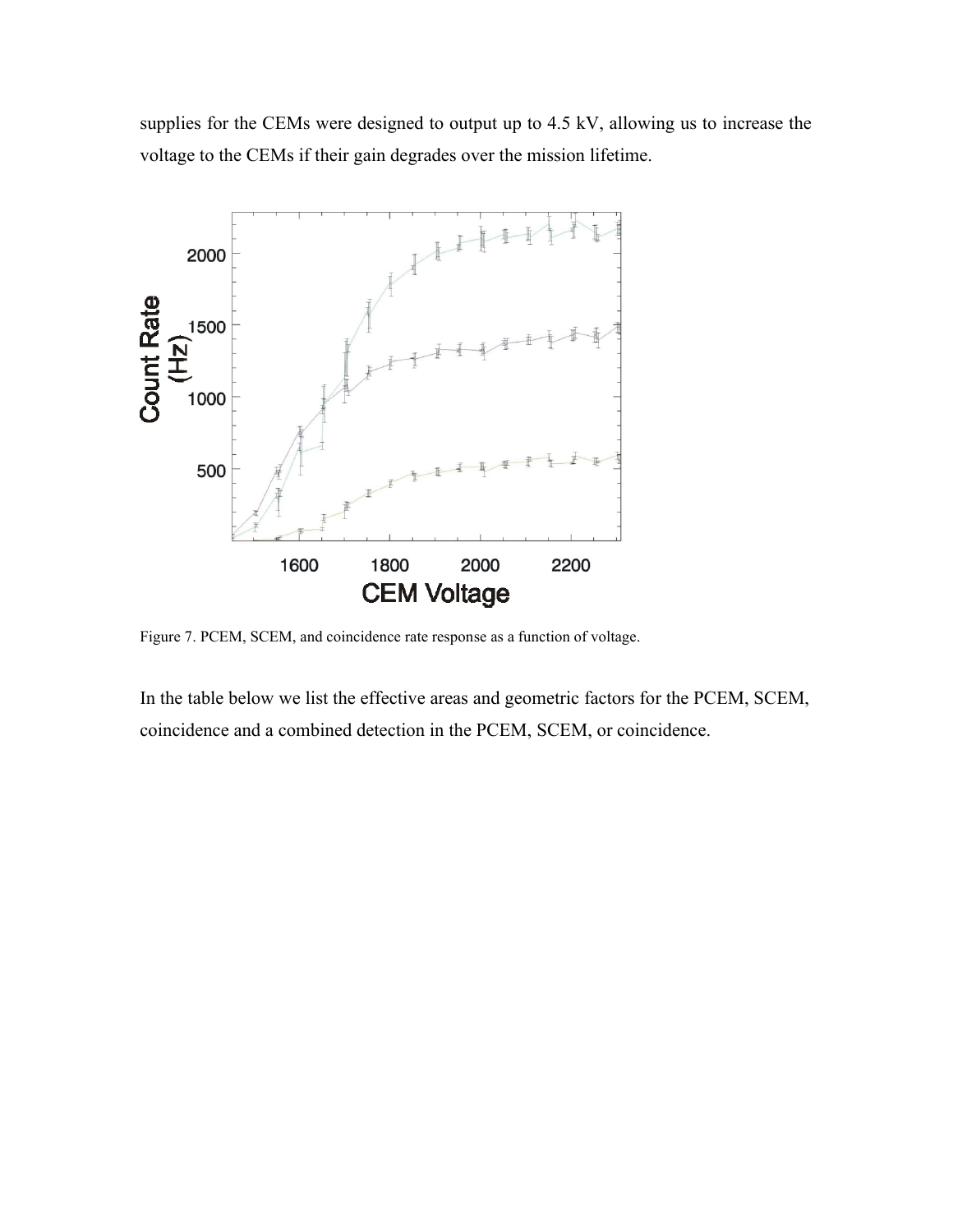| <b>Detection Signal</b> | <b>Geometric Factor</b>                           | <b>Effective Area</b>                     |
|-------------------------|---------------------------------------------------|-------------------------------------------|
| <b>PCEM</b>             | 4.1e-3 cm <sup><math>\sim</math></sup> 2 sr eV/eV | $0.058$ cm <sup><math>\sim</math></sup> 2 |
| <b>SCEM</b>             | 8.6e-3 cm $\textdegree$ 2 sr eV/eV                | $0.12 \text{ cm}^2$                       |
| Coincidence             | 1.8e-3 cm $\textdegree$ 2 sr eV/eV                | $0.025$ cm <sup><math>\sim</math></sup> 2 |
| Any detection           | 1.1e-2 cm $\textdegree$ 2 sr eV/eV                | $0.15 \text{ cm}^2$                       |

**Table 3: Effective Area and Geometric Factor** 

## *5) Field of View (FOV):*

In order to determine the field of view of the ESA, the RPA is turned off and the beam was fixed at one energy, and then the beam was moved to different roll and azimuth angles. The counts are recorded at each roll and azimuth setting until the full field of view of the instrument was covered at 1.0 degree resolution. The result is a 2-D array of counts in roll and azimuth. Below we show this array normalized by the maximum count rate in the array (Figure 8).

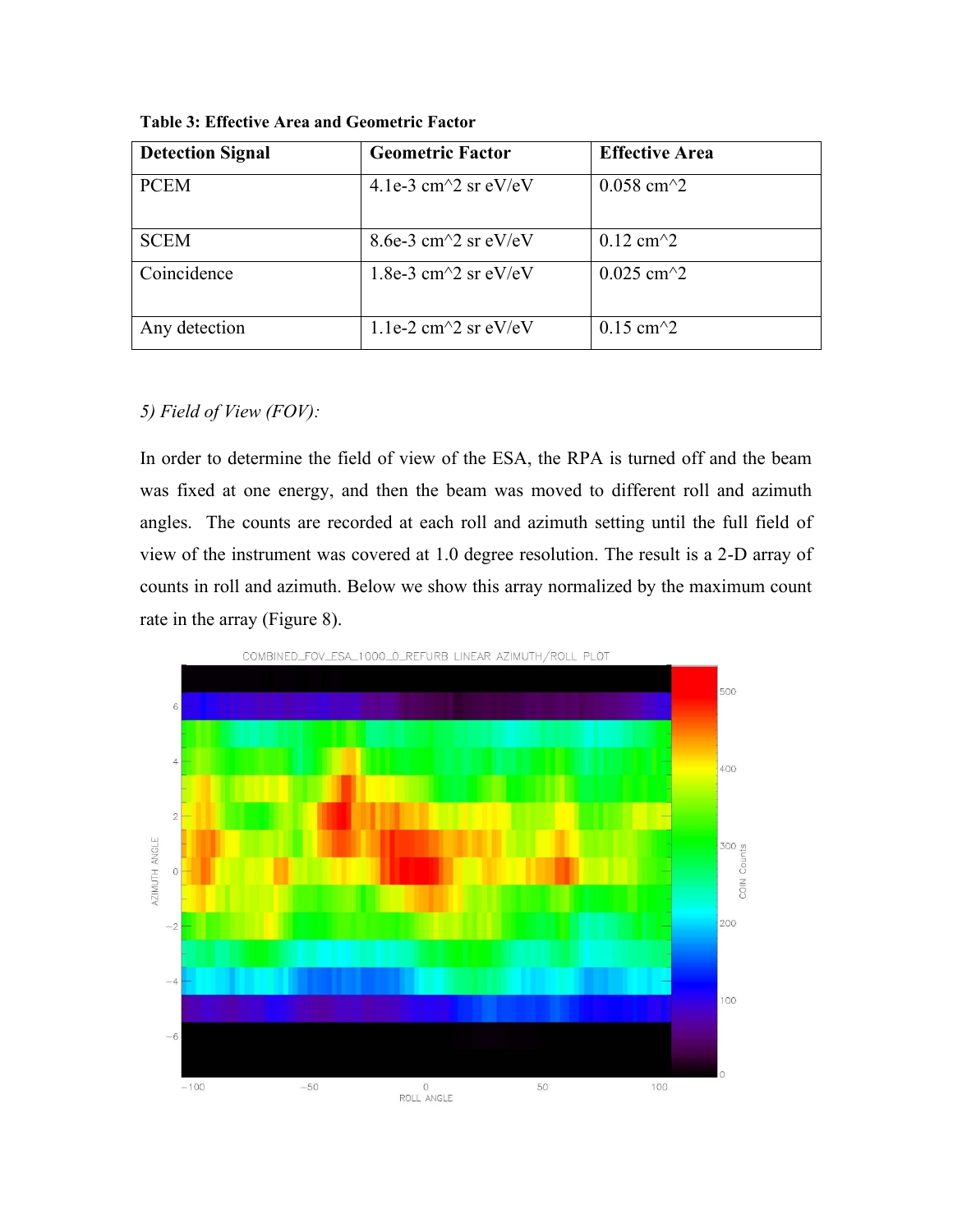**Figure 8:** Field of View of the ESA: Normalized counts in color as a function of roll and azimuth.

### *7) Background Subtraction*

When the RPA is operating there is a background that needs to be removed. During the



*Figure 9: In the top panel the SWAP-009-6 coincidence count rates in Hz times the distances from the Sun, in AU, squared are shown as a function of energy. The middle panel is the same data with the spikes removed. The data is then binned and averaged (bottom panel).*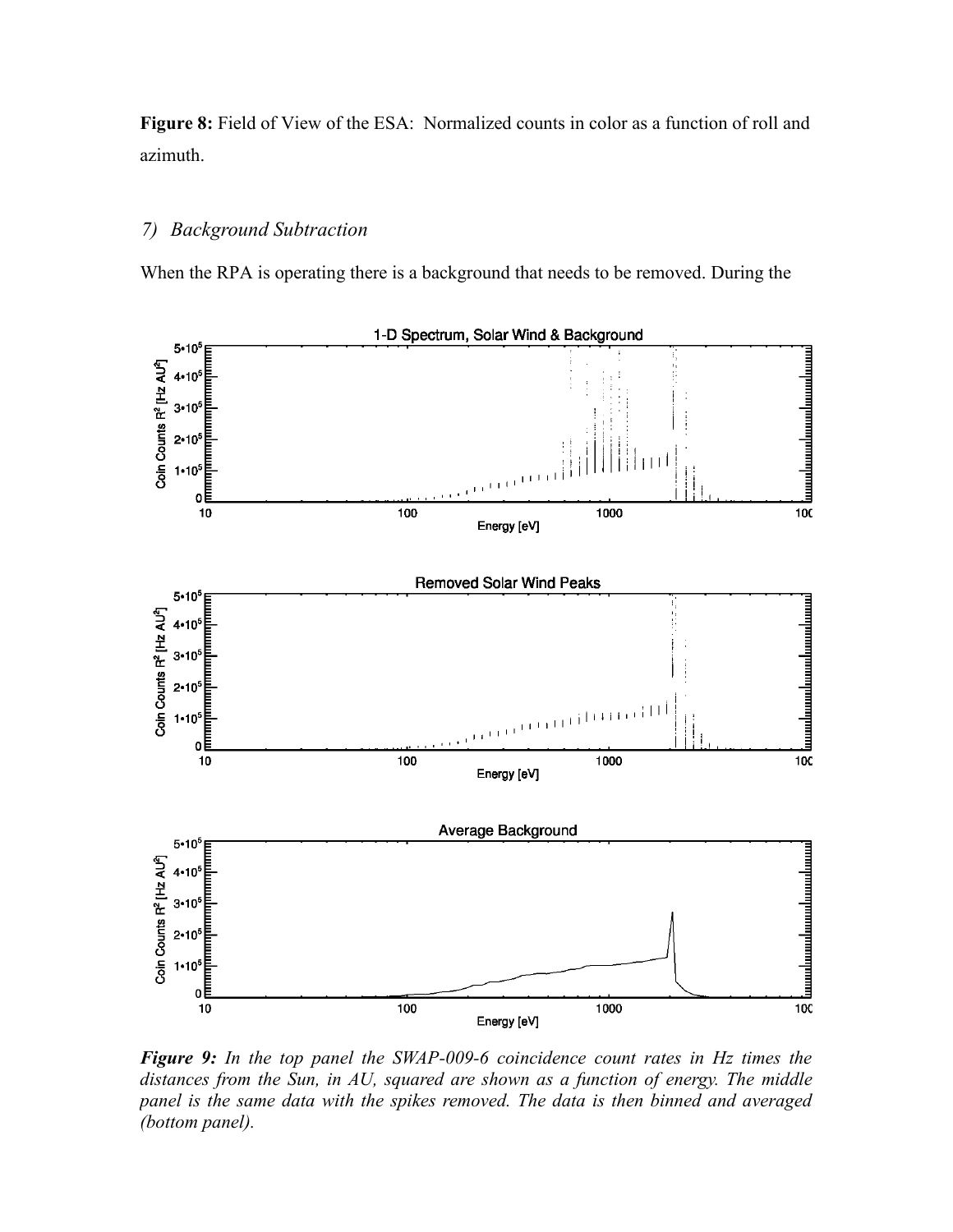Jupiter phase we use plan 0/sweep 0 and plan 5/sweep 5 where the plans and sweeps refer to the RPA and ESA voltage tables. In plan 5 we do not use the RPA; consequently, there is no background to remove. In plan 0 we do need to remove the background. The background varies with the distance to the Sun. The current background files are based on calibration measurements taken during the sequence SWAP-009-6. In Figure 7 we show the SWAP-009-6 data for days 290-292, 299-301, 304-309, 316-318, 320-321, 335- 339, 343- 344 used to create the background files. Here we plot the count rates in Hz times the square of the distance from the Sun in AU  $(R_{SunAU})$  versus the energy. Most of the vertical spikes are the solar wind peaks. In the middle panel the solar wind peak and 3 points below and above the energy of the peak have been removed from each scan individually. The bottom panel of Figure 7 is an average of the top bin where the average has been performed on each bin individually since there are a different number of data points in each bin after removing the solar wind peaks.

To use the background information in the pipeline the data was converted from Hz back to counts/sample since the background subtraction is done prior to the rest of the data processing. The background rates (counts / sample) are scaled by the square of the distance to the Sun  $(R_{Sun, AU})$  and those scaled rates (counts  $*$  $(R_{Sun, AU})^2$  / sample) are stored in the background files in the calibration directory. To remove the background we first scale the measured count rates by the distance to the Sun squared, and then subtract scaled background rates. After the subtraction the result is then divided by the distance to the Sun squared to obtain the rates in units of counts per sample. The background filenames and the time range for each file are listed in the list background files.tab file. The background file used during the Jupiter phase is called background\_009\_dac\_jup.tab. The background files contain the peak energy, ESA DAC, RPA DAC, PCEM background, SCEM background, and coincidence background rates in counts \*  $(R_{Sun,AU})^2/$  sample.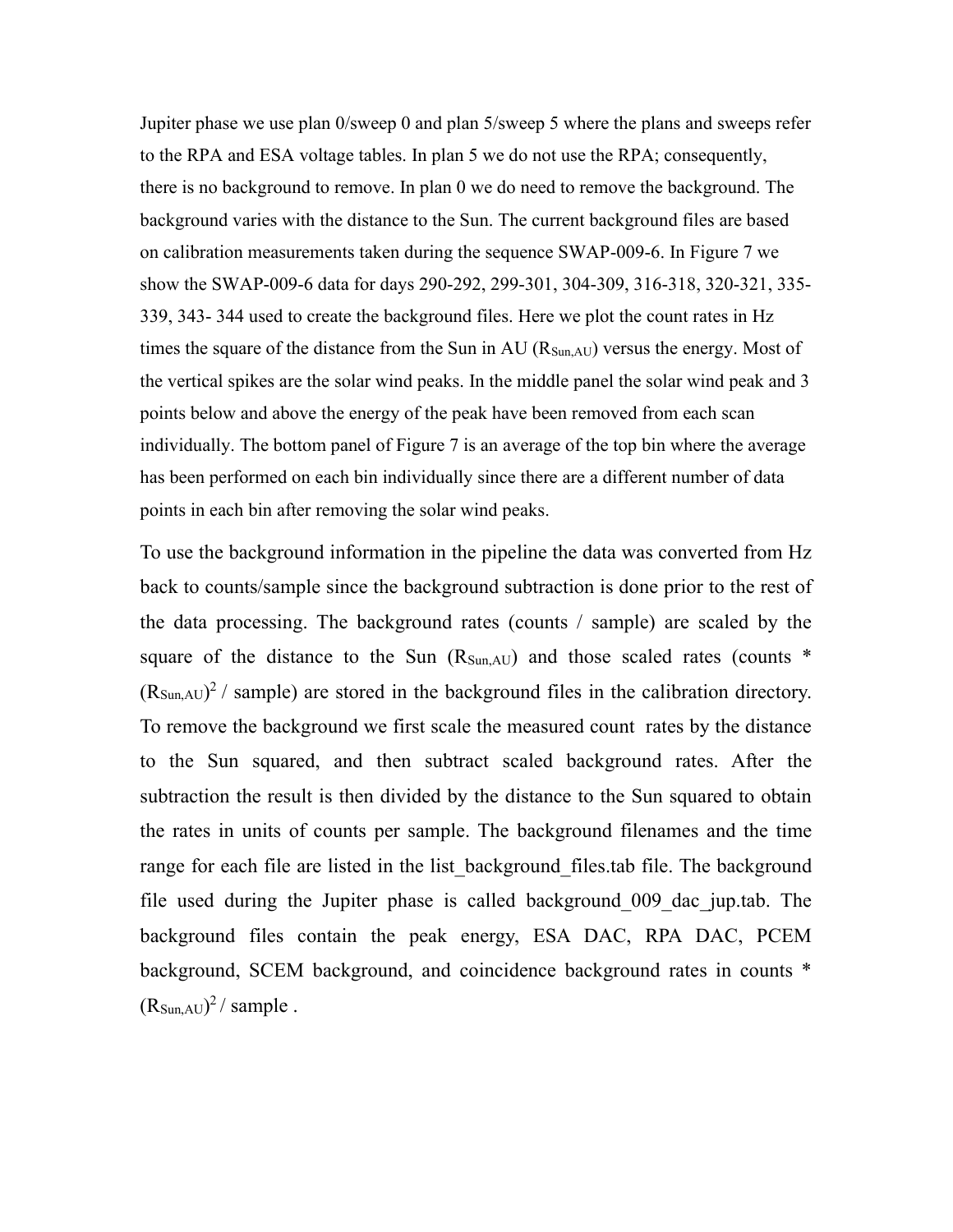

**Figure 10:** Diagram defining the azimuth angle. Bottom of the instrument connects to the spacecraft.